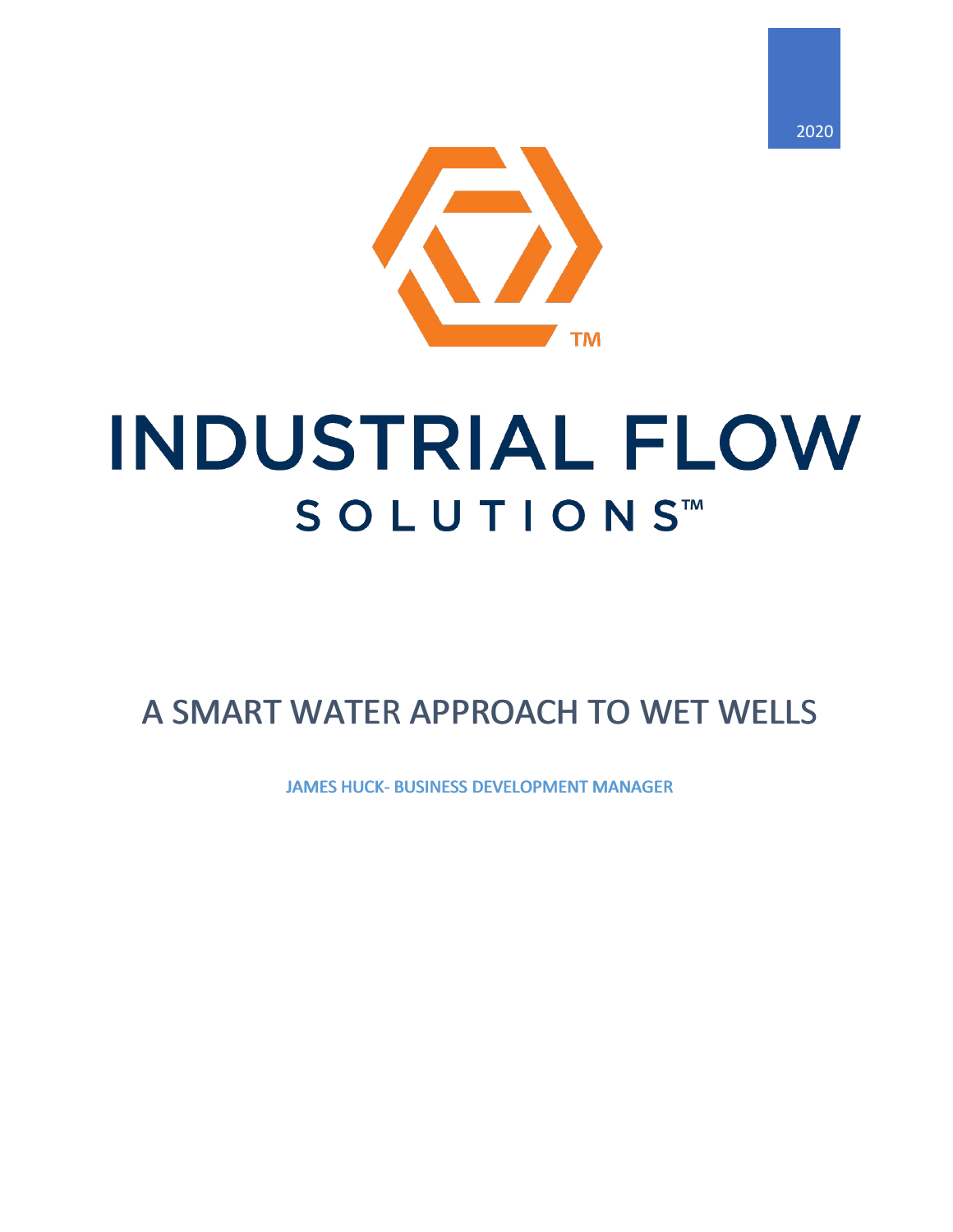## A Smart Water Approach to Wet Wells

**Imagine a future with smart pumping stations and no more wet wells.** It seems almost impossible, right? For the last 100 years, the way we have managed lifting influent or storm water from gravity pipes has been the same. Fill a tank, signal the drive with a high-level float, then pump like hell until the tank minimum level float activates. Does not sound very efficient, right? With so many hazards associated with retaining such caustic and just disgusting liquid, why do we continue to do something that is so archaic? If a car can drive itself down the road, maintain speed with other vehicles and avoid obstacles, don't you think it is about time our lifting stations do the same? Well, it is no longer a figment of imagination, but a completely new way of thinking about how we design, maintain and control lift stations.

The effects of COVID on United States' water utilities has had some significant changes to the way we go about our day-to-day business. And like in other industries, innovations in technology are extremely important for improving workplace safety and efficiency. When combining the pandemic effects along with that of an aging infrastructure, tomorrow's wet wells cannot continue down this dead-end path.

It is time for a completely autonomous, smart water solution for wet wells. The **Over**Watch™ Direct In-Line Pumping Technology, by Industrial Flow Solutions™ uses smart control to react to its environment in real-time, changing operation conditions with the incoming flow, and allowing for complete remote condition monitoring. Utilizing one's digital device, an operator can view a station'sstatus and understand its performance, or even take control of the system from anywhere in the world. Additionally, the OverWatch™ Direct In-Line Pumping system creates an environment that eliminates wet well maintenance, exposure to dangerous gases and hazards, reduces ground works, while saving 30% on energy costs and 65% total savings over the life of the pump. With over 2000 installations globally, **Over**Watch™ Direct In-line Pumping Technology is maximizing safety and minimizing maintenance by retrofitting current and new lift stations all over the world.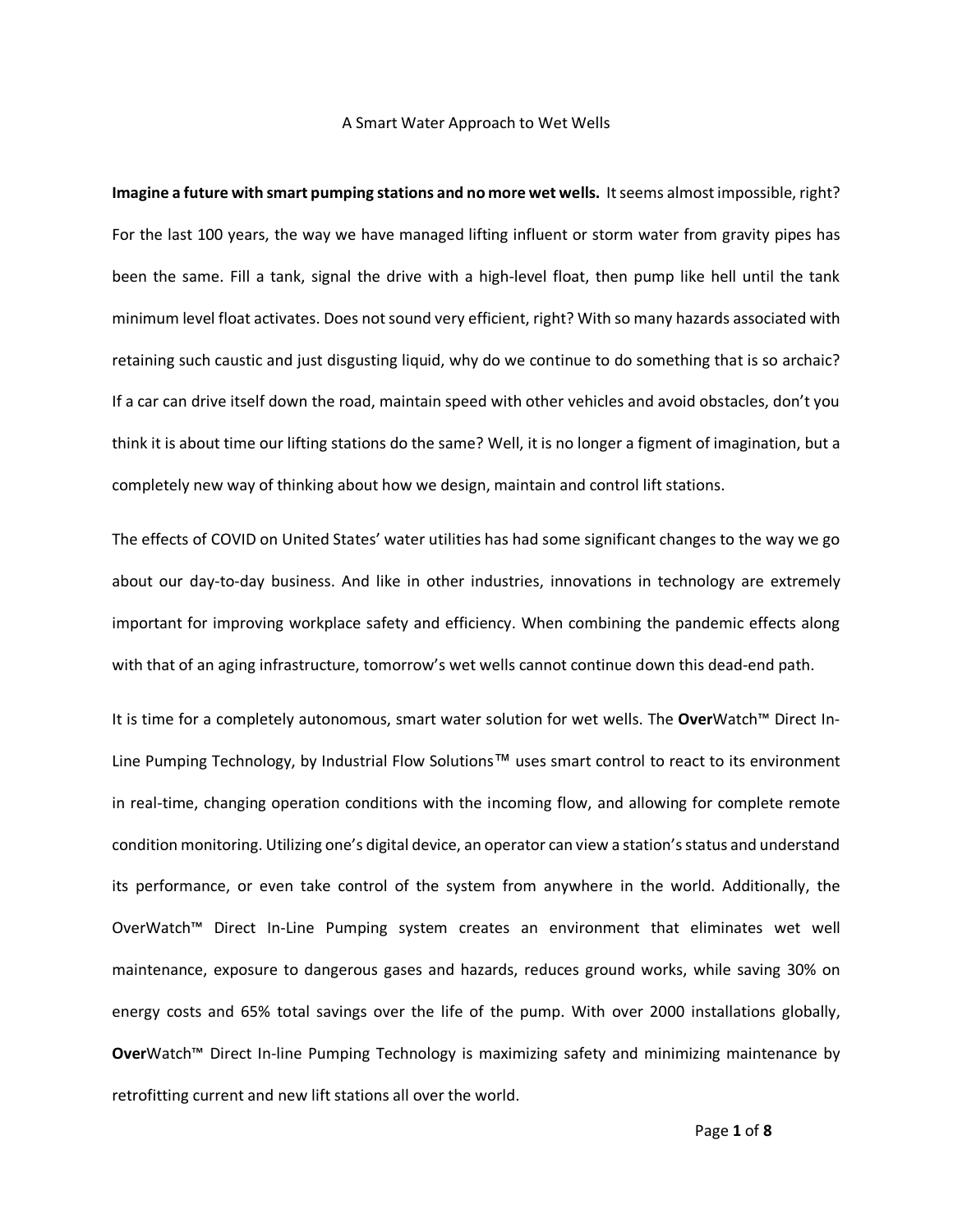**The technology is simple**. A traditional wet well collects wastewater and then pumps once the system's predetermined level is reached. A technology dating back to the early 1930's, this process enables the



*Figure 1: The OverWatch™ system utilizes a duplex pumping system consisting of one 304L stainless steel hydraulic body, two IP67/IE3 immersible motors and driven by variable speed drives. One pump is in service while the second pump is in standby.*

collection of materials to potentially solidify and clog the impellers. Not only is there risk of damage to the impellers and pump equipment, but the structure may erode from the build-up of abrasives materials and acidic solutions. This all leadsto premature wear, pump failures, extensive maintenance, and replacement costs. A system designed specifically to lift influent directly from the inlet to the discharge while detecting solids from the gravity lines, The **Over**Watch™ Direct In-Line Pumping system solves many traditional wet well issues. This unique system consists of one 304L stainless steel hydraulic body and two IP67 premium efficiency immersible motors controlled by variable speed drives.

One pump is in service while the second pump is in standby. Operation is based on continuous pumping and decreasing backups by lifting influent directly at the point of entry, without a wet well. Since fibrous material is handled as it arrives, there is no ability for rags, fats, grease, or oils (FOG) to solidify and collect near the pump's suction. Combining the technology of a liquid level sensor at the inlet and variable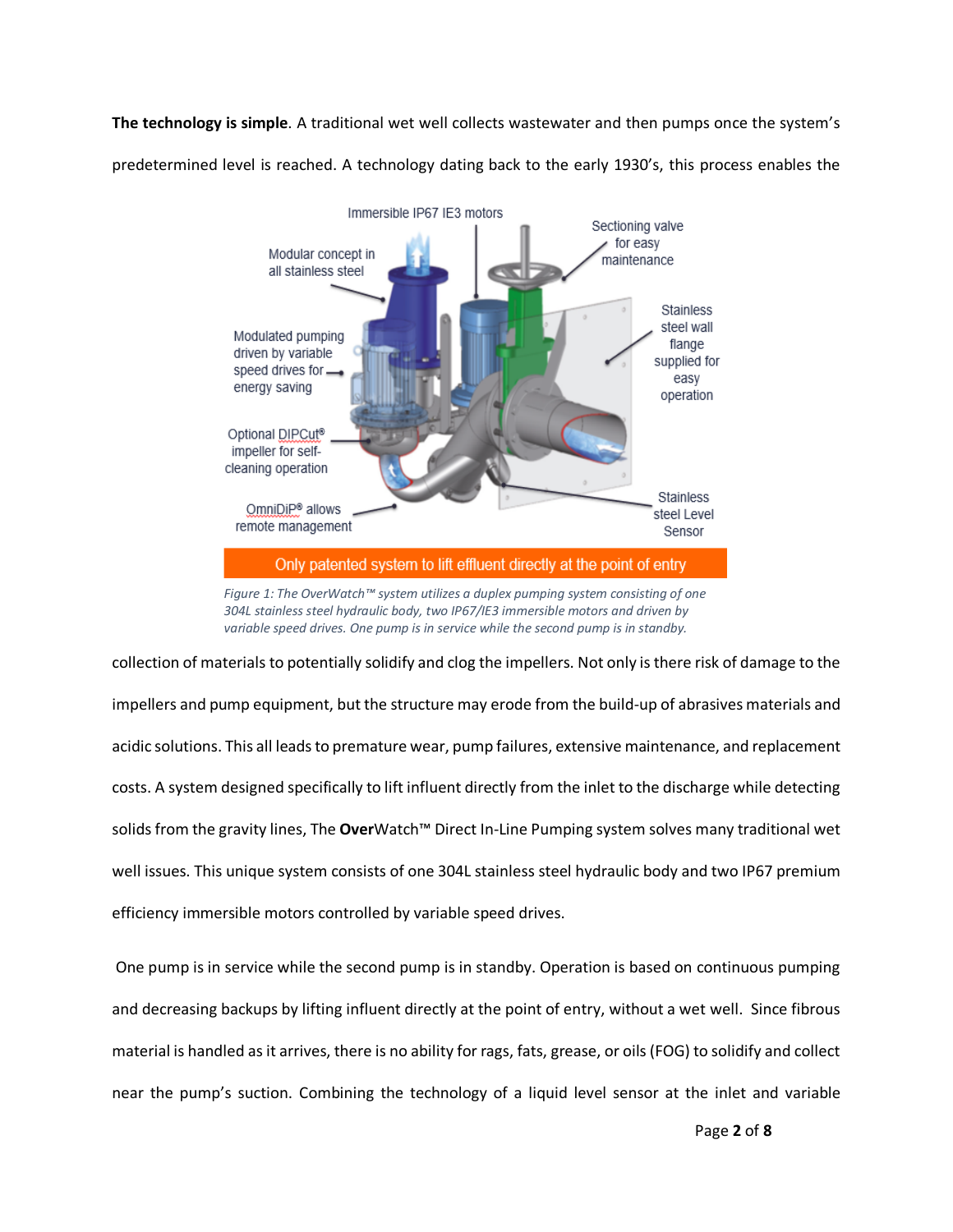frequency drives that adjust with incoming flow, the system will automatically adapt to the constantly changing flow rates in real time. This configuration allows for a completely autonomous controlled lifting station. The technology watches over the pumping units to determine if there is a clog. Should a restriction be detected, the unit will reverse the rotation of the impeller and divert flow to the standby pump. The pump will cycle itself to determine when the clog has been freed and then resume normal operation. If the system detects elevated flow levels, it will increase the speed of the pumping unit. If the flow is exceeding the capabilities of the single unit, the second pump will turn on for simultaneous pumping. This unique operating mode provides a long-term durable solution, with minimal need to replace, repair, or maintain your water lifting system.



*Figure 2: Influent is lifted directly from the end feed, eliminating the need to retain raw sewage, keeping a clean, dry environment.*

**Maintenance is eliminated and repairs are simplified.** Eliminating the need for a wet well prevents hazards associated with retained influent. The buildup of gases such as hydrogen sulfide and methane directly impact the environment, the health of those exposed, and presents possible dangers of explosions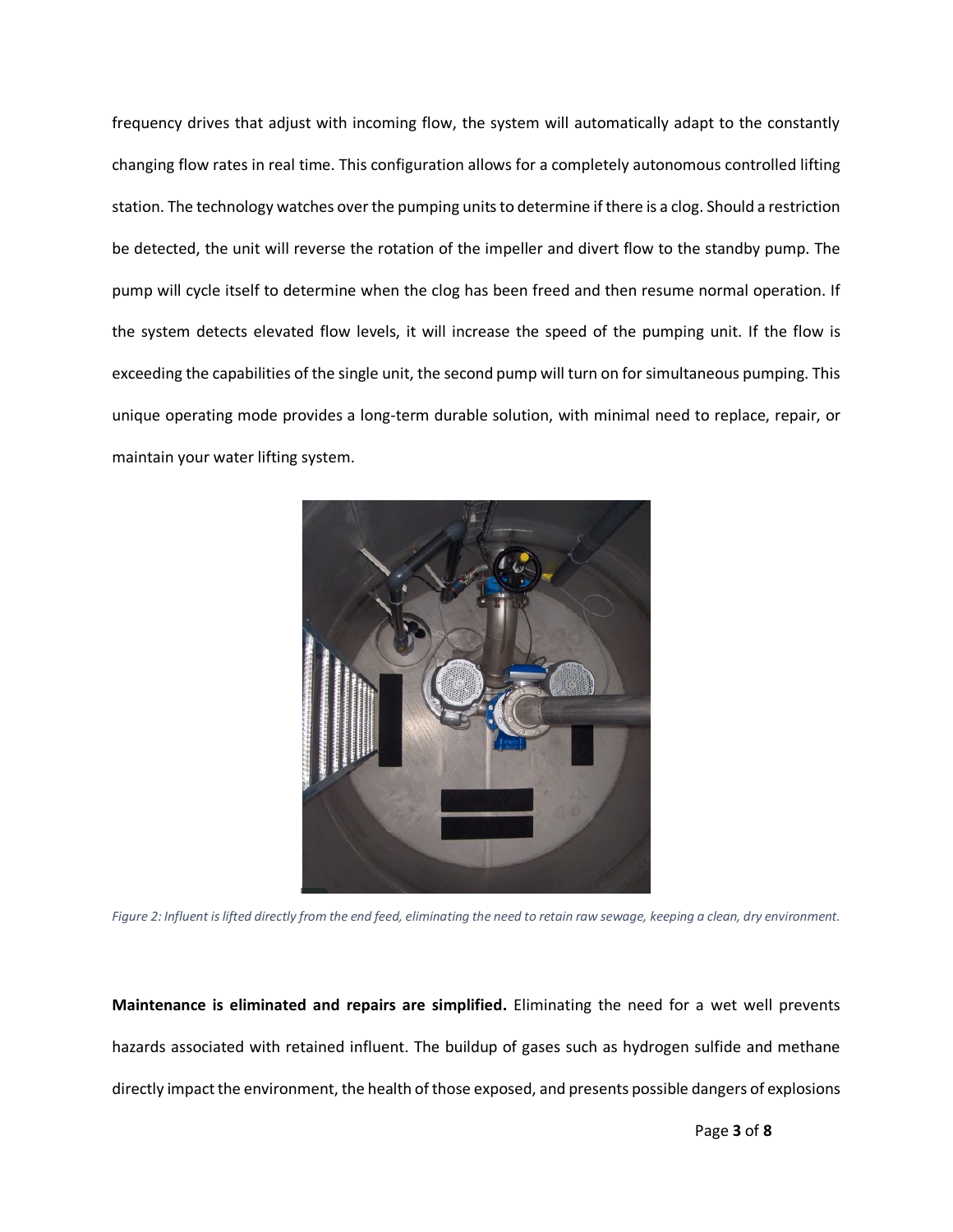when combined with a source of ignition. Containing the pumped liquid within the stainless-steel body of the system removes odors, while allowing for a completely dry installation of the valving, metering, and control system. There is no longer a need for a separate valve chamber and the potential for uneven settling between vaults is eliminated. When designing into a new application, only 24 inches below the inlet is required, greatly reducing the excavation depth required for traditional systems by 6 to 8 feet. Also, without sediment collection, or the need for catch baskets, regular maintenance is eliminated. Since the system is contained within a single vault, the required footprint is greatly reduced. Less space is required above grade as only a single inspection port is needed. When the required footprint is limited due to environment limitations, or the depth is compromised by water tables or rock ledges, these configurations can allow for adaptive installations. Say goodbye to odor compression systems and additives - with no exposed influent, odor is contained within the system.

Maintaining clean pipeworks becomes less of a challenge as well. Since the flow virtually never stops, solids never settle. Minimum flow set points can be adjusted by the operator on site. As the system starts to detect higher heads from restricted flows downstream, motor speed will ramp to force flush the line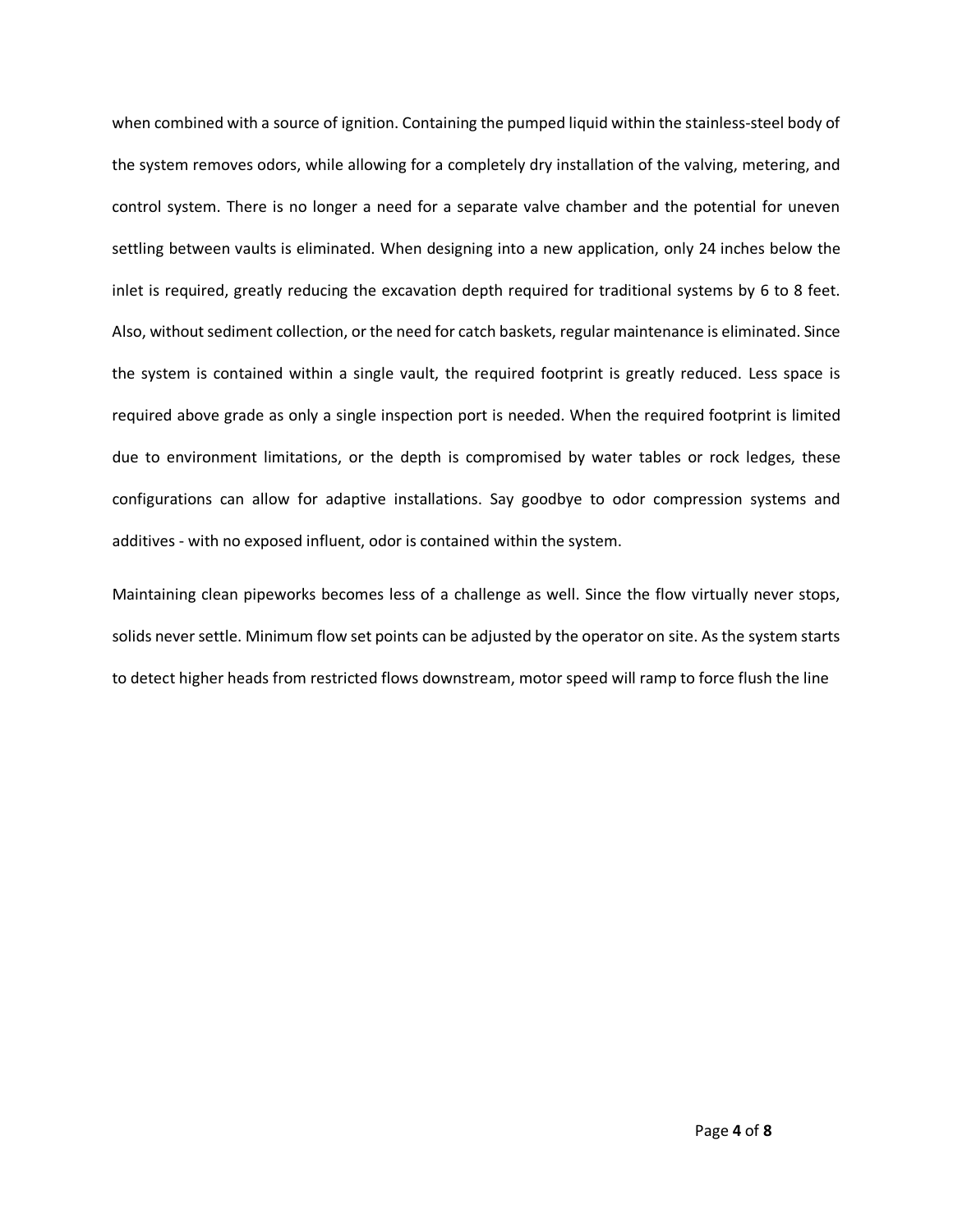

.

*Figure 3: A Dry Well System utilizing OverWatch™ technology (left) verses a traditional wet well utilizes less ground depth and requires less head.*

**A smart system that keeps you informed.** The OverWatch™ Direct-In line pump system is driven by variable speed drives. Based on principles of hydraulic regulation and variable speed, operation is no longer based on "all or nothing" pumping but continuous pumping directly from the influent inlet, performing all the functionality of a traditional lifting station without the need for additional equipment. Speed variation and simplified controls on the same panel allow regulation in any configuration, including the most complex combined sewage systems. If you desire remote monitoring and notificationsfrom your system, an optional SCADA system can be added. This allows advanced remote functions such as resetting, remote unclogging, and fault notification communication via secured internet interface and/or standard SCADA controllers.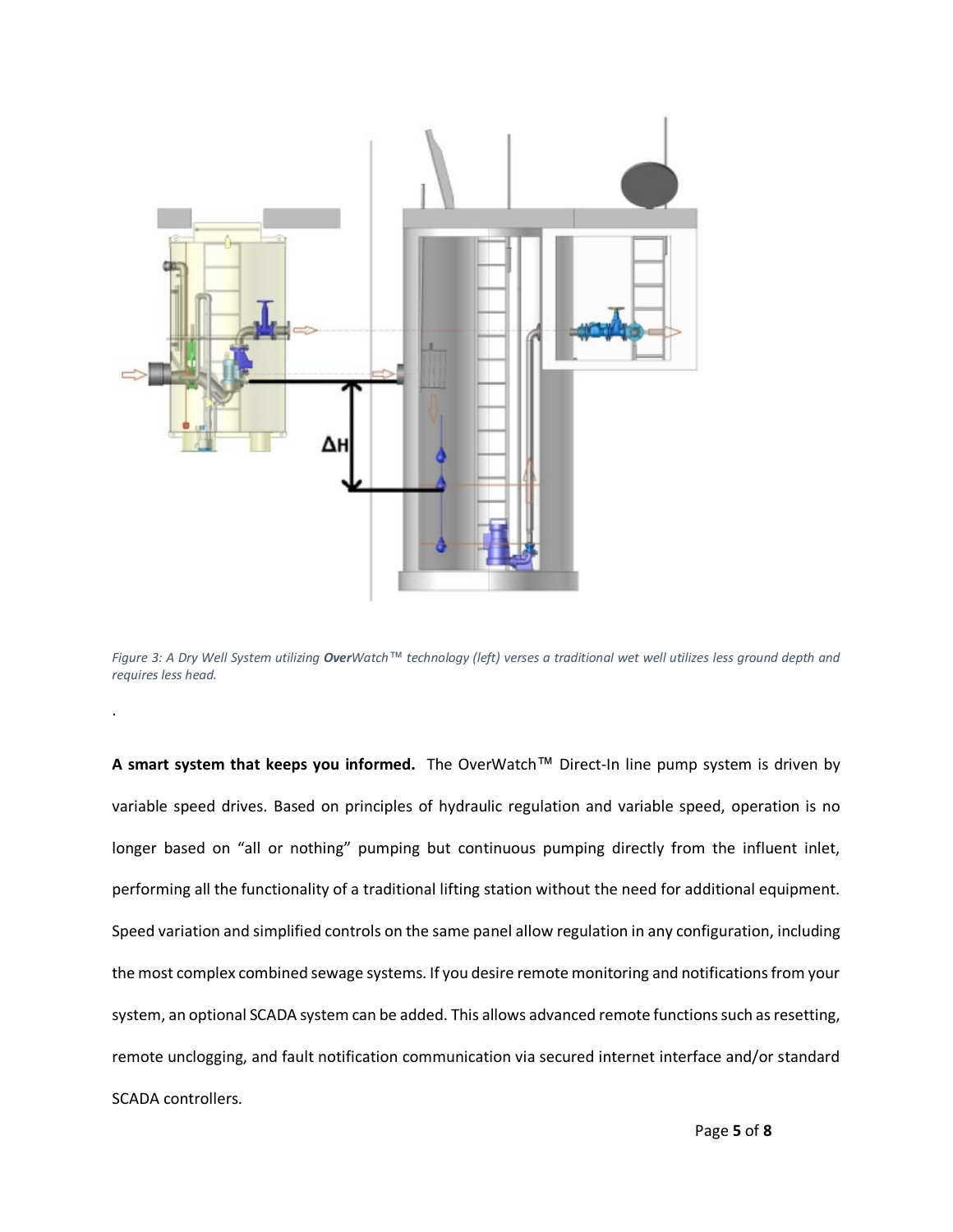**Shredding off Clogs.** If flushable and other fibrous materials are causing your pumps to backup or clog, "non-clog" or grinder pumps are typically selected. While these technologies work well independently, water supervisors have been forced to pick one or the other; "Do I handle the potential clog at the lift station or manage it at the plant?" Newer impeller technology makes it possible for the unit to be both a non-clog and a grinder. This variable vane impeller design utilizes a vortex style impeller with hinged vanes that fold flat and





expose blades for shredding capability when operated in reverse rotation. Coupled to the variable frequency drive and managed via the smart self-monitoring system, this impeller changes its function when the direction of rotation reverses to cut snarled long fibrous materials and rags, and then removes them without human intervention, or losing its high hydraulic pumping efficiency.

**65% savings over the total life of the pump.** With the reduction of lift required and variable frequency drives, the **Over**Watch™ system operates more frequently but with far less energy consumption, allowing

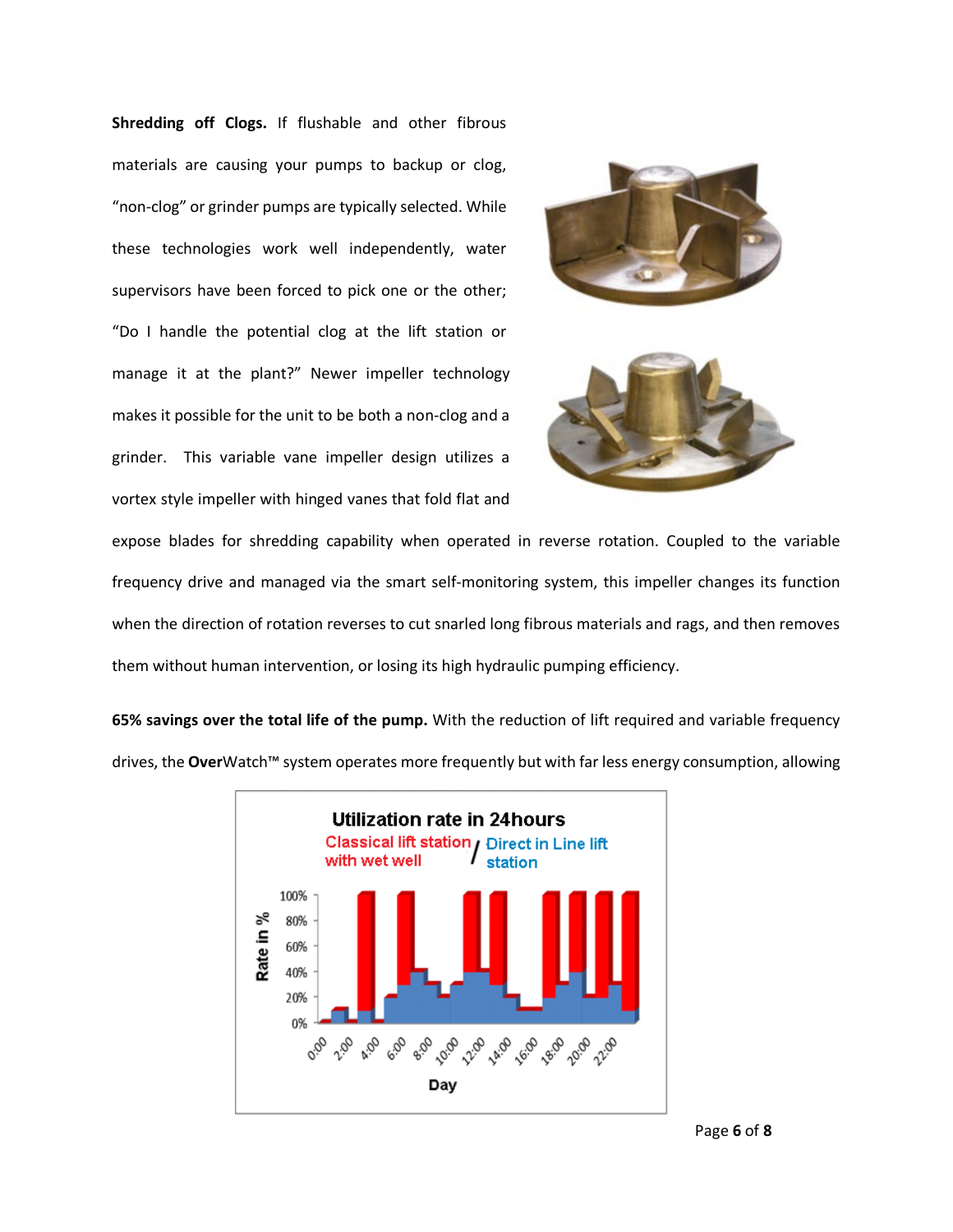for savings of up to 30% (figure 5). This frequent runtime helps eliminate solidification of FOG and fibrous materials that would traditionally cause unplanned downtime, suction trucks, and pump repairs. Construction and foundation support work are simplified. The large and heavy concrete basins requiring tremendous foundation support can be replaced with stainless steel or fiberglass basins. The flexibility and durability of these materials will allow for less well maintenance and longer service life for years to come. Since the wet well has been eliminated, regular cleaning of the well is also a thing of the past.

**A Proven Technology.** The village of Sherman in upstate New York had a real messy problem with serious safety concerns that was eliminated in just 12 hours of work. The town's lift station before the headworks would experience frequent clogging. The pumps were aging, and the village was experiencing significant down time. Once a week, associates were needing to either take the pumps apart to remove mop rags or clean bar screens. A septic cleaning truck was also needed every two to three months to pull everything out of the tank. Additionally, the village wanted to improve on employee safety due to a confined space entry through a 36-inch silo access and a 20-foot descent to the submersible pumps. While looking for the best solution for their community, they determined that the OverWatch™ Direct In-Line Pumping System was the answer to their concerns. The system is delivered essentially plug-and-play, as shared in Treatment Plant Operator's May 2018 article: *How we do it: Direct inline pumping in Sherman, New York,*  Chief Operator Jay Irwin shares: "It's a very innovative technology. It got rid of our confined-space issues. I know it's going to save us a lot of man-hours". Approximately \$8,600 is saved in maintenance each year over the traditional wet well system.